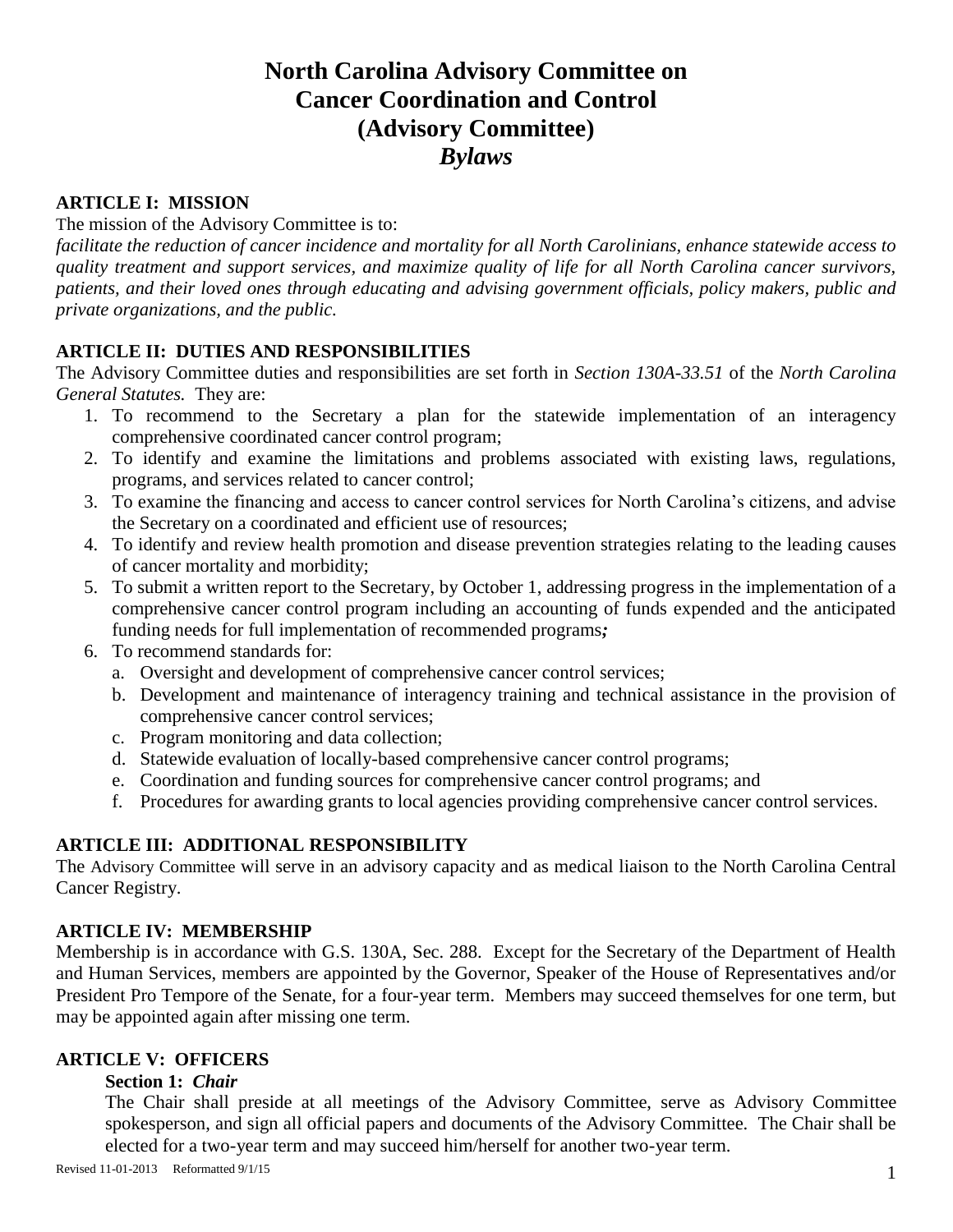# **Section 2:** *Co-Chair*

The Co-Chair shall perform duties of the Chair in the absence of the latter. The Co-Chair shall be elected for a two-year term and may succeed him/herself for another two-year term. When both the Chair and Co-Chair are absent, a chair Pro Tempore shall be selected by those members present.

# **Section 3:** *Executive Director*

The Program Manager of the NC Cancer Prevention and Control Branch's Comprehensive Cancer Program shall serve as ex officio, liaison and advisor to the Advisory Committee and will handle its secretarial needs.

# **Section 5:** *Election of Officers*

A nominating Committee shall be appointed by the Chair at the end of his/her term at the last regularly scheduled meeting of the fiscal year. The Nominating Committee shall nominate a Chair and Co-Chair for the Advisory Committee report on its selection two weeks before the first regularly scheduled meeting of the next fiscal year.

# **ARTICLE VI: MEETINGS**

# **Section 1:** *Regular Meetings*

A calendar for each successive year will be decided upon by the Advisory Committee at the last meeting of each State fiscal year. The Committee shall meet not more than twice a year at the call of the chair.

# **Section 2:** *Notice of Meetings*

Notice of each meeting will be communicated to each member at least three weeks prior to each regular meeting.

# **Section 3:** *Special Meetings*

Special meetings may be called by the Chair or in his/her absence, by the *Co-Chair*, by giving each member a one-week notice.

#### **Section 4:** *Quorum*

A quorum is required for any action of an official nature. A meeting quorum exists when a majority of the Advisory Committee membership is in attendance. Absentee ballots and proxy votes shall be counted when a quorum exists. Options for voting may also be through electronic communication (email, teleconferencing, and/or fax).

#### **Section 5:** *Rules of Order*

General parliamentary rules, as in the latest revised edition of *Robert's Rules of Order*, shall be observed in conducting meetings of the Advisory Committee.

#### **Section 6:** *Attendance*

Members are expected to attend meetings and to maintain active communication with the Advisory Committee, the Chair and lead staff. If a member is absent from more than *one meeting (per Executive Order No. 34, "appointees are required to attend 75% of the board's regularly scheduled meetings".)* in a one-year period, except when prevented by illness, the Chair will write that member to determine his/her commitment to the Advisory Committee. If there is no response, or if the member wishes to resign, the Chair will notify the organization that appointed that member and request a new appointment. A letter of resignation by an Advisory Committee member should be submitted to the Chair.

#### **Section 7:** *Reimbursement for Expenses*

*There will be no reimbursement of expenses unless funds are allocated from the State Budget.* 

# **ARTICLE VII: SUBCOMMITTEES**

#### **Section 1:** *Appointments*

The Chair shall have the authority, subject to approval of the Advisory Committee, to appoint such Subcommittees or work groups as deemed necessary to complete the work of the Advisory Committee. The functions and composition of all Subcommittees shall be kept current and appended to the *Bylaws.*

#### **Section 2:** *Membership*

The Advisory Committee members of any Subcommittee may, at the discretion of that Chair/Associate Chair, invite such other persons as they choose to become members of their Subcommittee.